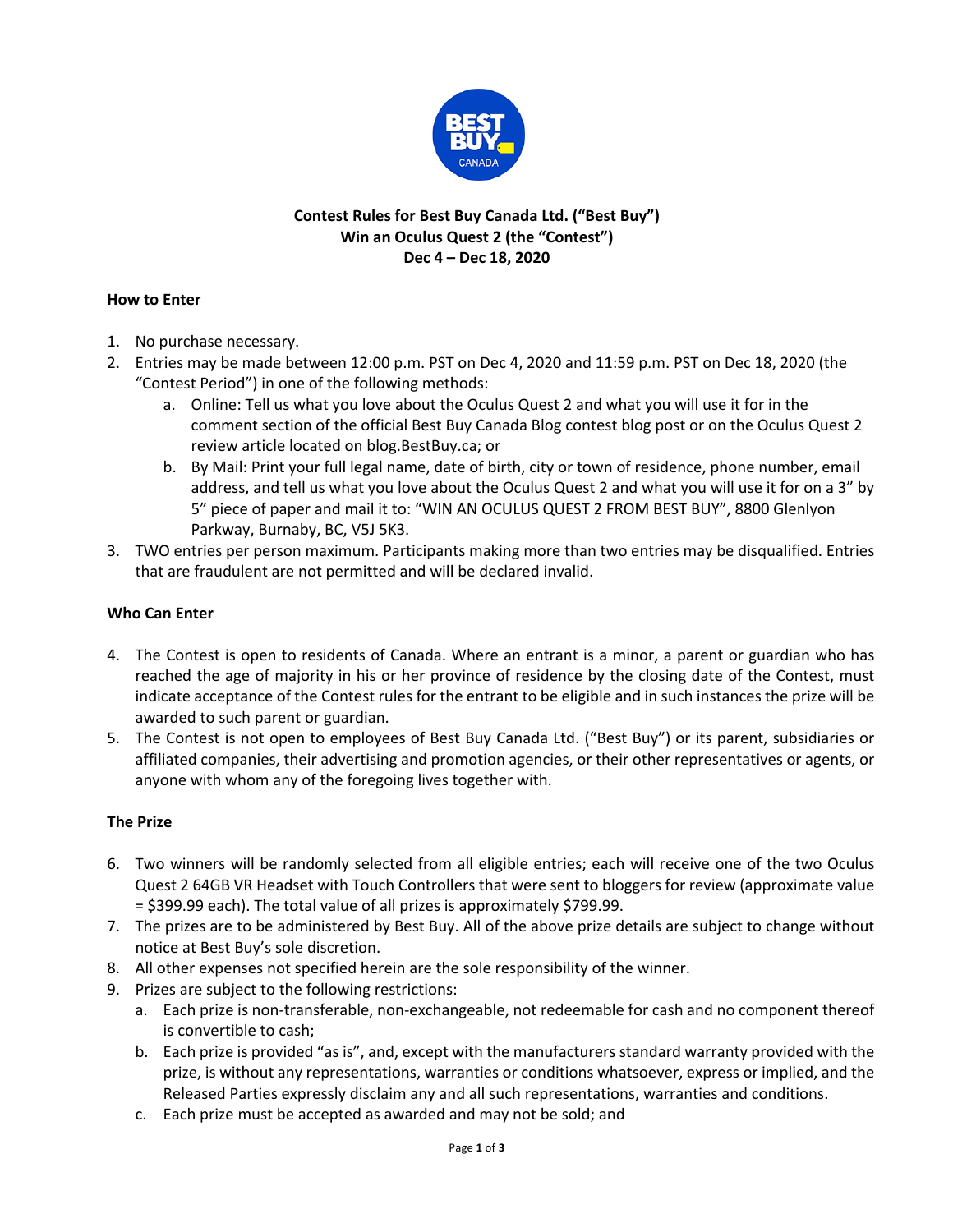d. Best Buy reserves the right to substitute any of the prizes with a prize of equivalent retail value in the event the prizes are not reasonably available at their discretion.

### **Contest Draw**

- 10. The contest will take place from December 4, 2020 at 12:00 p.m. PST until December 18, 2020 at 11:59 p.m. PST. The winner will be selected by random draw from all eligible entries submitted as provided in these Contest Rules. Draw will be made at 10:00 a.m. PST on December 21, 2020 at Best Buy's office located at 8800 Glenlyon Parkway, Burnaby, BC, V5J 5K3.
- 11. Following the draw, the selected entrants will be contacted in a response to their contest entry.
- 12. In order to receive a prize, the selected entrants must:
	- a. respond to the prize notification email or telephone call within forty-eight (48) hours of transmission;
	- b. correctly answer, unaided, a time-limited, mathematical skill-testing question; and
	- c. sign and submit a declaration to Best Buy within 5 days of receipt of the Prize Acceptance and Acknowledgement Form stating that he/she:
		- i. has read, understands and complies with the Contest rules;
		- ii. releases and discharges Best Buy, Oculus, Facebook, subsidiaries, affiliates, officers, directors, employees, and agents (collectively, the "Released Parties"); and
		- iii. consents to the announcement of the winner's name and the use by or on behalf of Best Buy of the winner's name, address, photograph, likeness, voice or statements, and/or use of winning room for advertising and promotional purposes without any further compensation to the winner.
- 13. If the prize winner fails to comply with any of the requirements set out in paragraph 12, their applicable prize will be automatically forfeited, and another entrant will be selected by random draw.
- 14. The chances of winning a prize depends on the number of eligible entries received.

### **Consent to Personal Information Use and Disclosure**

- 15. By entering the Contest, participants consent to Best Buy's collection, use and disclosure of the personal information provided in Contest entries for the administration of the Contest and in aggregated, nonpersonal form in order to create reports regarding Contest entrant demographics and consumer habits, which reports Best Buy's may disclose to others.
- 16. Participants who indicate on their entry form that they wish to receive Best Buy's e-newsletter further consent to the collection, use, and disclosure of their personal information (including their email address) by Best Buy for the purpose of providing the e-newsletter. Signing-up for the e-newsletter will not affect the odds of winning.

### **Disclaimer and Liability Exclusion**

- 17. Released parties will not, under any circumstances, be responsible for, or liable to any Contest entrant or any other person for
	- a. any erroneous, lost, damaged, late, incomplete, misdirected, deleted, defective, or altered Contest entries, regardless of the cause;
	- b. any failure for any reason whatsoever of the selected entrant to receive a prize notification email;
	- c. any changes in email addresses or email address assignments after Contest entry forms are submitted;
	- d. any computer, online, telephone, or technical malfunctions or errors that may occur, regardless of the cause; or
	- e. any damage or loss, including any loss of use, loss of production, loss of profits (anticipated or otherwise), loss of markets, economic loss, special, indirect or consequential loss or damage or punitive damages, whether in contract, tort or under any other theory of law or equity, arising from, connected